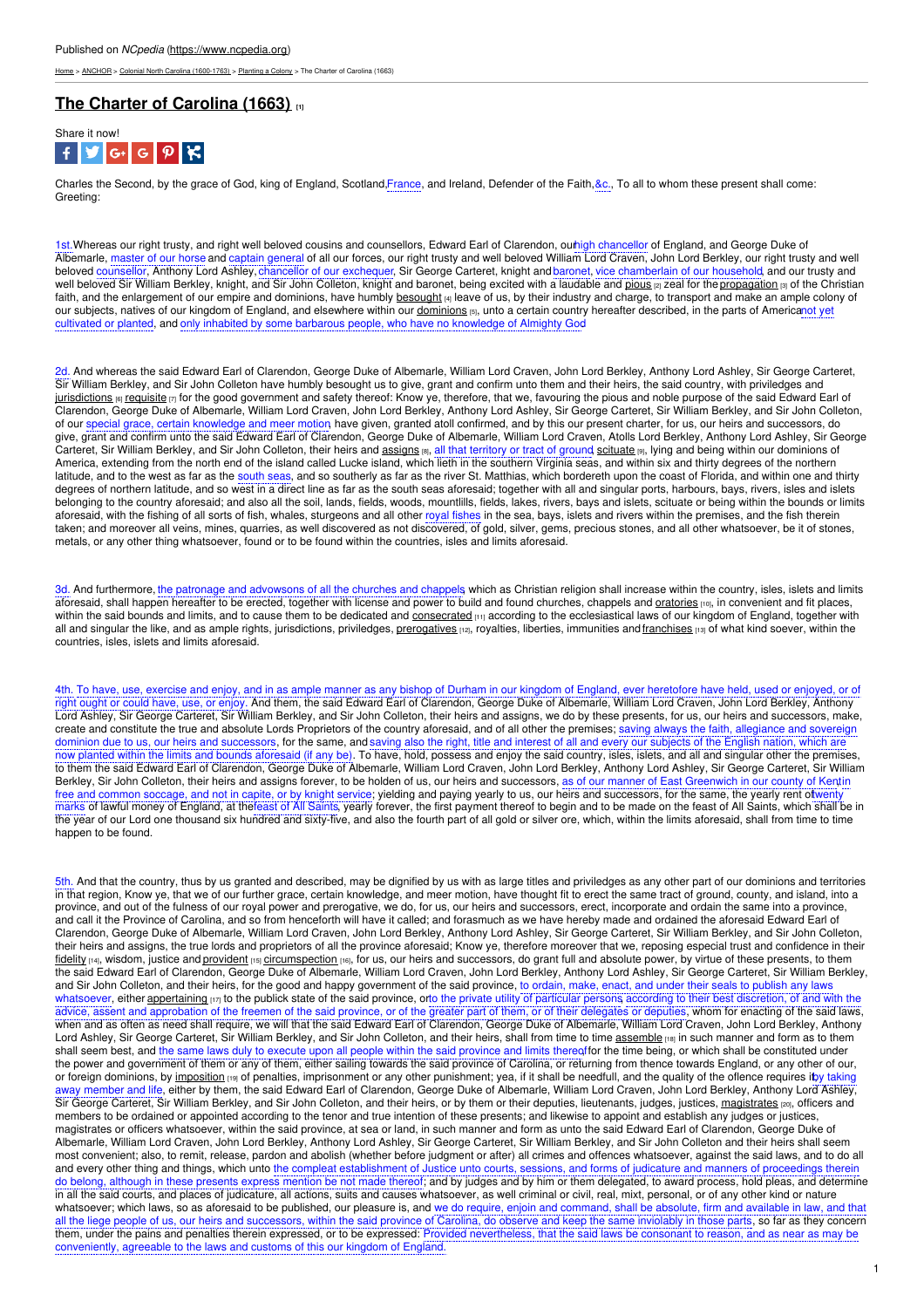6th. And because such assemblies offreeholders cannot be so conveniently called, as there may be occasion to require the same, we do, therefore, by these presents, give and grant unto the said Edward Earl of Clarendon, George Duke of Albemarle, William Lord Craven, John Lord Berkley, Anthony Lord Ashley, Sir George Carteret, Sir William Berkley, and Sir John Colleton, their heirs and assigns, by themselves or their magistrates, in that behalf lawfully authorized full power and authority from time to time to make and ordain fit and wholesome orders and ordinances, within the province aforesaid to be kept and observed as well for the keeping of the peace, as for the better government of the people there abiding, and to publish the same to all to whom it may concern; which ordinances, we do by these presents straightly charge and command to be [inviolably](https://www.ncpedia.org/glossary/inviolable)  $p_1$  observed within the said province, under the penalties therein expressed, so as such ordinances be reasonable, and not [repugnant](https://www.ncpedia.org/glossary/repugnant) [22] or [contrary](https://www.ncpedia.org/glossary/contrary) [23], but as near as may be, agreeable to the laws and statutes of this our kingdom of England, and so as the same ordinances do not extend to the binding, charging, or taking away of the right or interest of any person or persons, in their freehold, goods or [chattels](https://www.ncpedia.org/glossary/chattel) [24] whatsoever.

7th. And to the end the said province may be more happily increased, by the multitude of people resorting hither [25], and may likewise be the more strongly defended from the incursions of salvages and other enemies, pirates and robbers, therefore we, for us, our heirs and successors, do give and grant by these presents, power, license and liberty unto all the liege people of us, our heirs and successors in our kingdom of England or elsewhere, within any other our dominions, islands, colonies or plantations, (excepting those who shall be especially forbidden,) to transport themselves and families unto the said province, with convenient shipping and fitting provisions, and there to settle themselves, dwell and inhabit, any law, statute, act, ordinance, or other thing to the contrary in any wise notwithstanding. And we will also, and of our more special grace, for us, our heirs and successors, do straightly enjoin, ordain, constitute and command, that the said province of Carolina, shall be of our allegiance, and that all and singular the subjects and liege people of us, our heirs and successors, transported or to be transported into the said province, and the children of them and of such as shall descend from them, there born or hereafter to be born, be and shall be denizens and lieges of us, our heirs and successors of this our kingdom of England, and be in all things held, treated, and reputed as the liege faithful people of us, our heirs and successors, born within this our said kingdom, or any other of our dominions, and may inherit or otherwise purchase and receive, take, hold, buy and possess any lands, [tenements](https://www.ncpedia.org/glossary/tenement) [28] or [hereditaments](https://www.ncpedia.org/glossary/hereditament) [27] within the same places, and them may occupy, possess and enjoy, give, sell, [aliene](https://www.ncpedia.org/glossary/alien) [28] and [bequeathe](https://www.ncpedia.org/glossary/bequeath) [29]; as likewise all liberties, franchises and priviledges of this our kingdom of England, and of other our dominions aforesaid, and may freely and quietly have, possess and enjoy, as our liege people born within the same, without the least molestation, vexation, trouble or grievance of us, our heirs and successors, any statute, act, ordinance, or provision to the contrary notwithstanding.

8th. And furthermore, that our subjects of this our said kingdom of England, and other our dominions, may be the rather encouraged to undertake this expedition with ready and cheerful minds, know ye, that we of our special grace, certain knowledge and meer motion, do give and grant by virtue of these presents, as well to the said Edward Earl of Clarendon, George Duke of Albemarle, William Lord Craven, John Lord Berkley, Anthony Lord Ashley, Sir George Carteret, Sir William Berkley, and Sir John Colleton, and their heirs, as unto all others as shall from time to time repair unto the said province, with a purpose to inhabit there, or to trade with the natives of the said province, full liberty and license to [lade](https://www.ncpedia.org/glossary/lade) [30] and [freight](https://www.ncpedia.org/glossary/freight) [31] in any port whatsoever, of us, our heirs and successors, and into the said province of Carolina, by them, their servants or assigns, to transport all and singular their goods, wares and merchandises, as likewise all sorts of grain whatsoever, and any other things whatsoever, necessary for the food and clothing, not prohibited by the laws and statutes of our kingdoms and dominions to be carried out of the same, without any let or molestation of us, our heirs and successors, or of any other of our officers, or ministers whatsoever, saving also to us, our heirs and successors, the customs and other duties and payments, due for the said wares and merchandises, according to the several rates of the places from whence the same shall be transported. We will also, and by these presents, for us, our heirs and successors, do give and grant license by this our charter, unto the said Edward Earl of Clarendon, George Duke of Albemarle, William Lord Craven, John Lord Berkley, Anthony Lord Ashley, Sir George Carteret, Sir William Berkley, and Sir John Colleton, their heirs and assigns, and to all the inhabitants and dwellers in the province aforesaid, both present and to come, full power and absolute authority to import or unlace by themselves or their servants, factors or assigns, all merchandises and goods whatsoever, that shall arise of the fruits and [commodities](https://www.ncpedia.org/glossary/commodity) [32] of the said province, either by land or by sea, into any of the ports of us, our heirs and successors, in our kingdom of England, Scotland or Ireland, or otherwise to dispose of the said goods, in the said ports; and if need be, within one year next after the unlading, to lade the said merchandises and goods again into the same or other ships, and to export the same into any other countries either of our dominions, or foreign being in amity with us, our heirs and successors, so as they pay such customs, [subsidies](https://www.ncpedia.org/glossary/subsidy) [33], and other duties for the same, to us, our heirs and successors, as the rest of our subjects of this our kingdom, for the time being, shall be bound to pay, beyond which we will not, that the inhabitants of the said province of Carolina, shall be any ways charged.

9th. Provided nevertheless, and our will and pleasure is, and we have further for the consideration aforesaid, of our more especial grace, certain knowledge, and meer motion, given and granted, and by these presents, for us, our heirs and successors, do give and grant unto the said Edward Earl of Clarendon, George Duke of Albemarle, William Lord Craven, John Lord Berkley, Anthony Lord Ashley, Sir George Carteret, Sir William Berkley and Sir John Colleton, their heirs and assigns, full and free license, liberty and authority, at any time or times, from and after the feast of St. Michael the archangel, which shall be in the year of our Lord Christ, one thousand six hundred sixty and seven, as well to import, and bring into any of our dominions from the said province of Carolina, or any part thereof, the several goods and commodities, hereinafter mentioned, that is to say, silks, wines, currants, raisins, capers, wax, almonds, oyl and olives, without paying or answering to us, our heirs or successors, any custom, import, or other duty, for and in respect thereof, for and during the term and space of seven years, to commence and b[eaccompted](https://www.ncpedia.org/glossary/accompt) [34], from and after the first importation of four tons of any the said goods, in any one bottom, ship or vessel from the said province, into any of our dominions, as also to export and carry out of any of our dominions, into the said province of Carolina, custom free, all sorts of tools which shall be usefull or necessary for the planters there, in the accommodation and improvement of the premises, any thing before, in these presents contained, or any law, act, statute, [prohibition](https://www.ncpedia.org/glossary/prohibition) [35] or other matter, or anything heretofore had, made, enacted or provided, or hereafter to be had, made, enacted or provided, to the contrary, in any wise notwithstanding.

10th. And furthermore, of our own ample and especial grace, certain knowledge, and meer motion, we do for us, our heirs and successors, grant unto the said Edward Earl of Clarendon, George Duke of Albemarle, William Lord Craven, John Lord Berkley, Anthony Lord Ashley, Sir George Carteret, Sir William Berkley and Sir John Colleton, their heirs and assigns, full and absolute power and authority to make erect and constitute, within the said province of Carolina, and the isles and islets aforesaid, such and so many seaports, harbours, creeks and other places, for discharge and unlading of goods and merchandises, out of ships, boats and other vessels, and for lading of them, in such and so many places, and with such jurisdiction, priviledges and franchises unto the said ports belonging, as to them shall seem most <u>[expedient](https://www.ncpedia.org/glossary/expedient)</u> [36], and that all and singular the ships, boats and other vessels, which shall come for merchandises and trade into the said province, or shall depart out of the same, shall be laden and unladen at such ports only, as shall be erected and constituted by the said Edward Earl of Clarendon, George Duke of Albemarle, William Lord Craven, Jolm Lord Berkley, Anthony Lord Ashley, Sir George Carteret, Sir William Berkley, and Sir John Colleton, their heirs and assigns, and not elsewhere, any use, custom or any other thing to the contrary, in any wise notwithstanding.

11th. And we do furthermore will, appoint and ordain, and by these presents for us, our heirs and successors, do grant unto the said Edward Earl of Clarendon, George Duke of Albemarle, William Lord Craven, John Lord Berkley, Anthony Lord Ashley, Sir George Carteret, Sir William Berkley and Sir John Colleton, their heirs and assigns, that they the said Edward Earl of Clarendon, George Duke of Albemarle, William Lord Craven, John Lord Berkley, Anthony Lord Ashley, Sir George Carteret, Sir William Berkley and Sir John Colleton, their heirs and assigns, may from time to time forever, have and enjoy, the customs and subsidies in the ports, harbors, creeks and other places within the province aforesaid, payable for goods, merchandise and wares, there laded or to be laded, or unladed, the said customs to be reasonably assessed, upon any occasion, by themselves, and by and with the consent of the free people there, or the greater part of them as aforesaid; to whom we give power bv these presents, for us, our heirs and successors, upon just cause and in a due proportion, to assess and impose the same.

12th. And further, of our special grace, certain knowledge, and meer motion, we have given, granted and confirmed, and by these presents, for us, our heirs and successors, do give, grant and confirm unto the said Edward Earl of Clarendon, George Duke of Albemarle, William Lord Craven, John Lord Berkley, Anthony Lord Ashley, Sir George Carteret, Sir William Berkley, and Sir John Colleton, their heirs and assigns, full and absolute license, power and authority, that the said Edward Earl of Clarendon, George Duke of Albemarle, William Lord Craven, John Lord Berkley, Anthony Lord Ashley, Sir George Carteret, Sir William Berkley, Sir John Colleton, their heirs and assigns, from time to time, hereafter, forever, at his and their will and pleasure, may assign, alien, grant, demise or enfeof the premises, or any part or parcels thereof, to him or them that shall be willing to purchase the same, and to such person or persons as they shall think fit, to have and to hold, to them the said person or persons, their heirs or assigns, in fee simple or fee tayle, or for term for life, or lives, or years, to be held of them, the said Edward Earl of Clarendon, George Duke of Albemarle, William Lord Craven, John Lord Berkley, Anthony Lord Ashley, Sir George Carteret, Sir William Berkley and Sir John Colleton, their heirs and assigns, by such rents, services and customs, as shall seem meet to the said Edward Earl of Clarendon, George Duke of Albemarle, William Lord Craven, John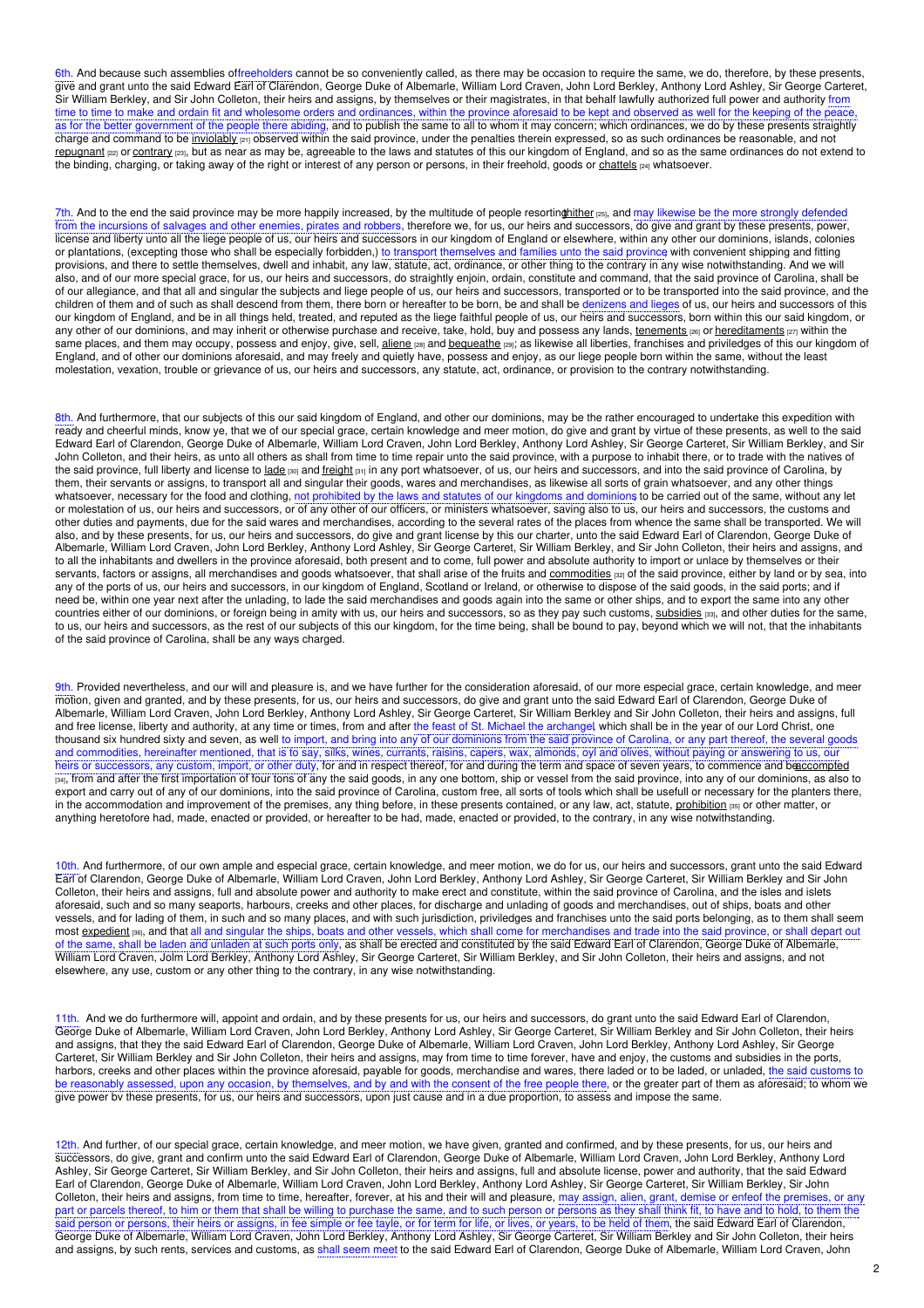Lord Berkley, Anthony Lord Ashley, Sir George Carteret, Sir William Berkley, and Sir John Colleton, their heirs and assigns, and not immediately of us, our heirs and successors, and to the same person and persons, and to all and every of them, we do give and grant by these presents, for us, our heirs and successors, license, authority and power, that such person or persons, may have or take the premises, or any parcel thereof, of the said Edward Earl of Clarendon, George Duke of Albemarle, William Lord Craven, John Lord Berkley, Anthony Lord Ashley, Sir George Carteret, Sir William Berkley, and Sir John Colleton, their heirs and assigns, and the same to hold, to themselves, their heirs or assigns, in what [estate](https://www.ncpedia.org/glossary/estate)  $\frac{1}{12}$  of inheritance whatsoever, in fee simple, or fee tayle, or otherwise, as to them and the said Edward Earl of Clarendon, George Duke of Albemarle, William Lord Craven, John Lord Berkley, Anthony Lord Ashley, Sir George Carteret, Sir William Berkley, and Sir John Colleton, their heirs and assigns, shall seem expedient; the statute made in the parliament of Edward, son of King Henry, heretofore king of England, our predecessor, commonly called "the statute of "quia emptores terrarum;" or any other statute, act, ordinance, use, law, custom or any other matter, cause or thing heretofore published, or provided to the contrary, in any wise notwithstanding.

13th. And because many persons born, or inhabiting in the said province, for their deserts and services, may expect and be capable of arks of honor and favor, which, in respect of the great distance, cannot be conveniently conferred by us; our will and pleasure therefore is, and we do by these presents, give and grant unto the said Edward Earl of Clarendon, George Duke of Albemarle, William Lord Craven, John Lord Berkley, Anthony Lord Ashley, Sir George Carteret, Sir William Berkley, and Sir John Colleton, their heirs and assigns, full power and authority, to give and confer, unto and upon, such of the inhabitants of the said province, as they shall think do or shall merit the same, such marks of favour and titles of honour as they shall think fit so as these titles of honour be not the same as ale enjoyed by, or conferred upon any the subjects of this our kingdom of England.

14th. And further also, we do by these presents, for us, our heirs and successors, give and grant license to them, the said Edward Earl of Clarendon, George Duke of Albemarle, William Lord Craven, John Lord Berkley, Anthony Lord Ashley, Sir George Carteret, Sir William Berkley, and Sir John Colleton, their heirs and assigns, full power, liberty and license to erect, raise and build within the said province and places aforesaid, or any part or parts thereof, such and so many forts, fortresses, castles, cities, boroughs, towns, villages and other fortifications whatsoever, and the same or any of them to fortify and furnish with ordinance, powder, shot, armory, and all other weapons, ammunition, [habilements](https://www.ncpedia.org/glossary/habiliment) [38] of war, both offensive and defensive, as shall be thought fit and convenient for the safety and welfare of the said province and places, or any part thereof, and the same, or any of them from time to time, as occasion shall require, to dismantle, disfurnish, demolish and pull down, and also to place, constitute and appoint in and over all or any of the castles, forts, [fortifications](https://www.ncpedia.org/glossary/fortification) [39], cities, towns and places aforesaid, governors, deputy governors, magistrates, sheriffs and other officers, civil and military, as to them shall seem meet, and to the said cities, boroughs, towns, villages, or any other place or places within the said province, to grant "letters or charters of incorporation," with all liberties, franchises and priviledges, requisite and usefull, or to or within any corporations, within this our kingdom of England, granted or belonging; and in the same cities, boroughs, towns and other places, to constitute, erect and appoint such and so many markets, marts and fairs, as shall in that behalf be thought fit and necessary; and further also to erect and make in the province aforesaid, or any part thereof, so many mannors as to them shall seem meet and convenient, and in every of the said mannors to have and to hold a court baron, with all things whatsoever which to a court baron do belong, and to have and to hold views of "frank pledge" and "court leet," for the conservation of the peace and better government of those parts within such limits, jurisdictions, and precincts, as by the said Edward Earl of Clarendon, George Duke of Albemarle, William Lord Craven, John Lord Berkley, Anthony Lord Ashley, Sir George Carteret, Sir William Berkley and Sir John Colleton, or their heirs, shall be appointed for that purpose, with all things whatsoever, which to a court leet, or view of frank pledge do belong, the said court to be holden by stewards, to be deputed and authorized by the said Edward Earl of Clarendon, George Duke of Albemarle, William Lord Craven, John Lord Berkley, Anthony Lord Ashley, Sir George Carteret, Sir William Berkley, and Sir John Colleton, or their heirs, or by the lords of other manners and leets, for the time being, when the same shall be erected.

15th. And because that in so remote a country, and scituate among so many barbarous nations, and the invasions as well of salvages as of other enemies, pirates and robbers, may probably be feared; therefore we have given, and for us, our heirs and successors, do give power, by these presents, unto the said Edward Earl of Clarendon, George Duke of Albemarle, William Lord Craven, John Lord Berkley, Anthony Lord Ashley, Sir George Carteret, Sir William Berkley, and Sir John Colleton, their heirs and assigns, by themselves, or their captains, or other their officers, to levy, muster and train all sorts of men, of what condition or wheresoever born, in the said province for the time being, and to make war and pursue the enemies aforesaid, as well by sea as by land, yea, even without the limits of the said province, and by God's assistance to vanquish and take them, and being taken to put them to death by the law of war, or to save them at their pleasure; and to do all and every other thing, which unto the charge of a captain general of an army belongeth, or hath accustomed to belong, as fully and freely as any captain general of an army hath or ever had the same.

16th. Also our will and pleasure is, and by this our charter we give unto the said Edward Earl of Clarendon, George Duke of Albemarle, William Lord Craven, John Lord Berkley, Anthony Lord Ashley, Sir George Carteret, Sir William Berkley, and Sir John Colleton, their heirs and assigns, full power, liberty and authority, in case of rebellion, tumult or [sedition](https://www.ncpedia.org/glossary/sedition) [40], (if any should happen,) which God forbid, either upon the land within the province aforesaid, or upon the main sea, in making a voyage thither, or returning from thence, by him or themselves, their captains, deputies and officers, to be authorized under his or their seals for that purpose, to whom also, for us, our heirs and successors, we do give and grant by these presents, full power and authority, to exercise martial law against mutinous and seditious persons of those parts, such as shall refuse to submit themselves to their government, or shall refuse to serve in the wars, or shall fly to the enemy, or forsake their colours or ensigns, or be loyterers or straglers, or otherwise howsoever offending against law, custom or discipline military, as freely and in as ample manner and form as any captain general of an army by vertue of his office, might or hath accustomed to use the same.

17th. And our further pleasure is, and by these presents, for us, our heirs and successors, we do grant unto the said Edward Earl of Clarendon, George Duke of Albemarle, William Lord Craven, John Lord Berkley, Anthony Lord Ashley, Sir George Carteret, Sir William Berkley, and Sir John Colleton, their heirs and assigns, and to all the tenants and inhabitants of the said province of Carolina, both present and to come, and to every of them, that the said province and the tenants and inhabitants thereof, shall not from henceforth be held or reputed a member or part of any colony whatsoever in America, or elsewhere, now transported or made, or hereafter to be transported or made; nor shall be depending on, or subject to their government in anything, but be absolutely seperated and divided from the same; and our pleasure is, by these presents, that they be seperated, and that they be subject immediately to our crown of England, as depending thereof forever and that the inhabitants of the said Province, nor any of them, shall at any time hereafter be compelled or compellable, or be any ways subject or liable to appear or answer to any matter, suit, cause or plaint whatsoever, out of the Province aforesaid, in any other of our islands, colonies, or dominions in America or elsewhere, other than in our realm of England, and dominion of Wales.

18th. And because it may happen thatsome of the people and inhabitants of the said province, cannot in their private opinions, conform to the publick exercise of religion, according to the liturgy, form and ceremonies of the church of England, or take and subscribe the oaths and articles, made and established in that behalf, and for that the same, by reason of the remote distances of these places, will, we hope be no breach of the unity and uniformity established in this nation; our will and pleasure therefore is, and we do by these presents, for us, our heirs and successors, give and grant unto the said Edward Earl of Clarendon, George Duke of Albemarle, William Lord Craven, John Lord Berkley, Anthony Lord Ashley, Sir George Carteret, Sir William Berkley, and Sir John Colleton, their heirs and assigns, full and free license, liberty and authority, by such legal ways and means as they shall think fit, to give and grant unto such person or persons, inhabiting and being within the said province, or any part thereof, who really in their judgments, and for conscience sake, cannot or shall not conform to the said liturgy and ceremonies, and take and subscribe the oaths and articles aforesaid, or any of them, such indulgencies and dispensations in that behalf, for and during such time and times, and with such limitations and restrictions as they, the said Edward Earl of Clarendon, George Duke of Albemarle, William Lord Craven, John Lord Berkley, Anthony Lord Ashley, Sir George Carteret, Sir William Berkley, and Sir John Colleton, their heirs or assigns, shall in their discretion think fit and reasonable; and with this express [proviso](https://www.ncpedia.org/glossary/proviso) [41], and limitation also, that such person and persons, to whom such indulgencies and dispensations shall be granted as aforesaid, do and shall from time to time declare and continue, all fidelity, lovalty and obedience to us, our heirs and successors, and be subject and obedient to all other the laws, ordinances, and constitutions of the said province, in all matters whatsoever, as well ecclesiastical as civil, and do not in any wise disturb the peace and safety thereof, or scandalize or reproach the said liturgy, forms and ceremonies, or anything relating thereunto, or any person or persons whatsoever, for or in respect of his or their use or exercise thereof, or his or their obedience and conformity, thereunto.

19th. And in case it shall happen, that any doubts or questions should arise, concerning the true sense and understanding of any word, clause or sentence contained in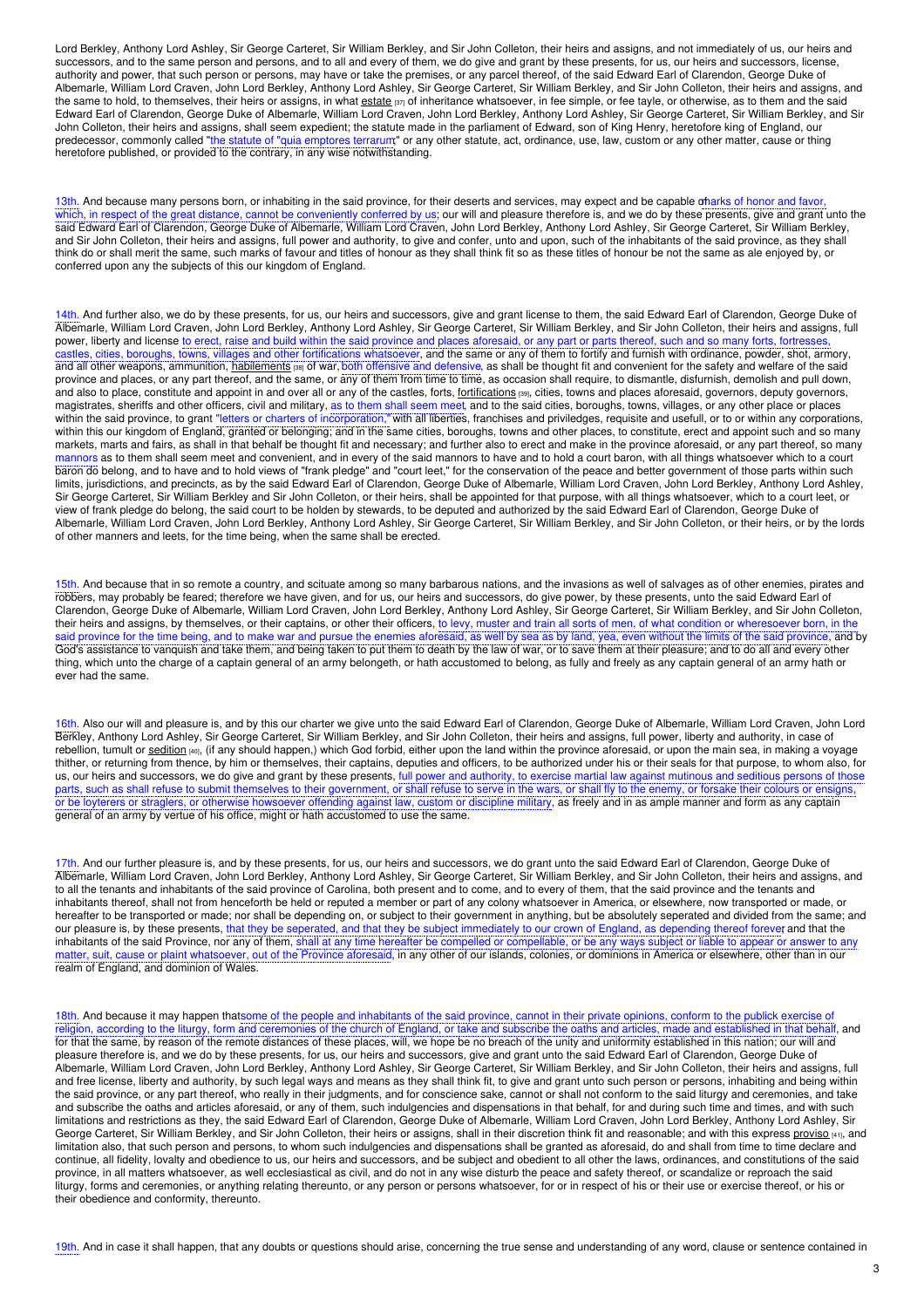this our present charter, we will, ordain and command, that at all times, and in all things, such interpretation be made thereof, and allowed in all and every of our courts whatsoever, as lawfully may be adjudged most advantageous and favourable to the said Edward Earl of Clarendon, George Duke of Albemarle, William Lord Craven, John Lord Berkley, Anthony Lord Ashley, Sir George Carteret, Sir William Berkley, and Sir John Colleton, their heirs and assigns, although express mention be not made in these presents, of the true yearly value and certainty of the premises, or any part thereof, or of any other gifts and grants made by us, our ancestors, or predecessors, to them the said Edward Earl of Clarendon, George Duke of Albemarle, William Lord Craven John Lord Berkley, Anthony Lord Ashley, Sir George Carteret, Sir William Berkley, and Sir John Colleton, or any other person or persons whatsoever, or any statute, act, ordinance, provision, proclamation or restraint, heretofore had, made, published, ordained or provided, or any other thing, cause or matter, whatsoever, to the contrary thereof, in any wise notwithstanding.

## In Witness, &c.

Witness the King, at Westminster, the four and twentieth day of March, in the fifteenth year of our reign, (1663.)

## PER IPSUM REGEM.

**User Tags:** [Charles](https://www.ncpedia.org/category/user-tags/charles-i) I<sub>[42]</sub> [Charles](https://www.ncpedia.org/category/user-tags/charles-ii) II [43] [England](https://www.ncpedia.org/category/user-tags/england) [44] [feudalism](https://www.ncpedia.org/category/user-tags/feudalism) [45] [government](https://www.ncpedia.org/category/user-tags/government) [46] [history](https://www.ncpedia.org/category/user-tags/history) [47] Lords [Proprietors](https://www.ncpedia.org/category/user-tags/lords) [48] North [Carolina](https://www.ncpedia.org/category/user-tags/north-carolina-5) [49] **North [Carolina](https://www.ncpedia.org/category/user-tags/north-carolina-6) History [50]** [Page](https://www.ncpedia.org/category/user-tags/page) [51] [religious](https://www.ncpedia.org/category/user-tags/religious) freedom [52] South [Carolina](https://www.ncpedia.org/category/user-tags/south-carolina) [53] [Students](https://www.ncpedia.org/category/user-tags/students) [54] [Teachers](https://www.ncpedia.org/category/user-tags/teachers) [55] [trade](https://www.ncpedia.org/category/user-tags/trade) [56] Creative [Commons](https://www.ncpedia.org/category/user-tags/creative-commons) BY-NC-SA [57] **From:** LEARN NC North Carolina History: A Digital [Textbook](https://www.ncpedia.org/category/entry-source/learn-nc)<sub>[58]</sub> **Authors:** [Walbert,](https://www.ncpedia.org/category/authors/walbert-david-0) David [59] **Copyright Date:** 2007 **Related Topics:**



This map shows the original borders of the province of Carolina as defined by the 1663 Charter of Carolina (dark green) and the subsequent charter of 1665 (light green)

**Primary Sources:**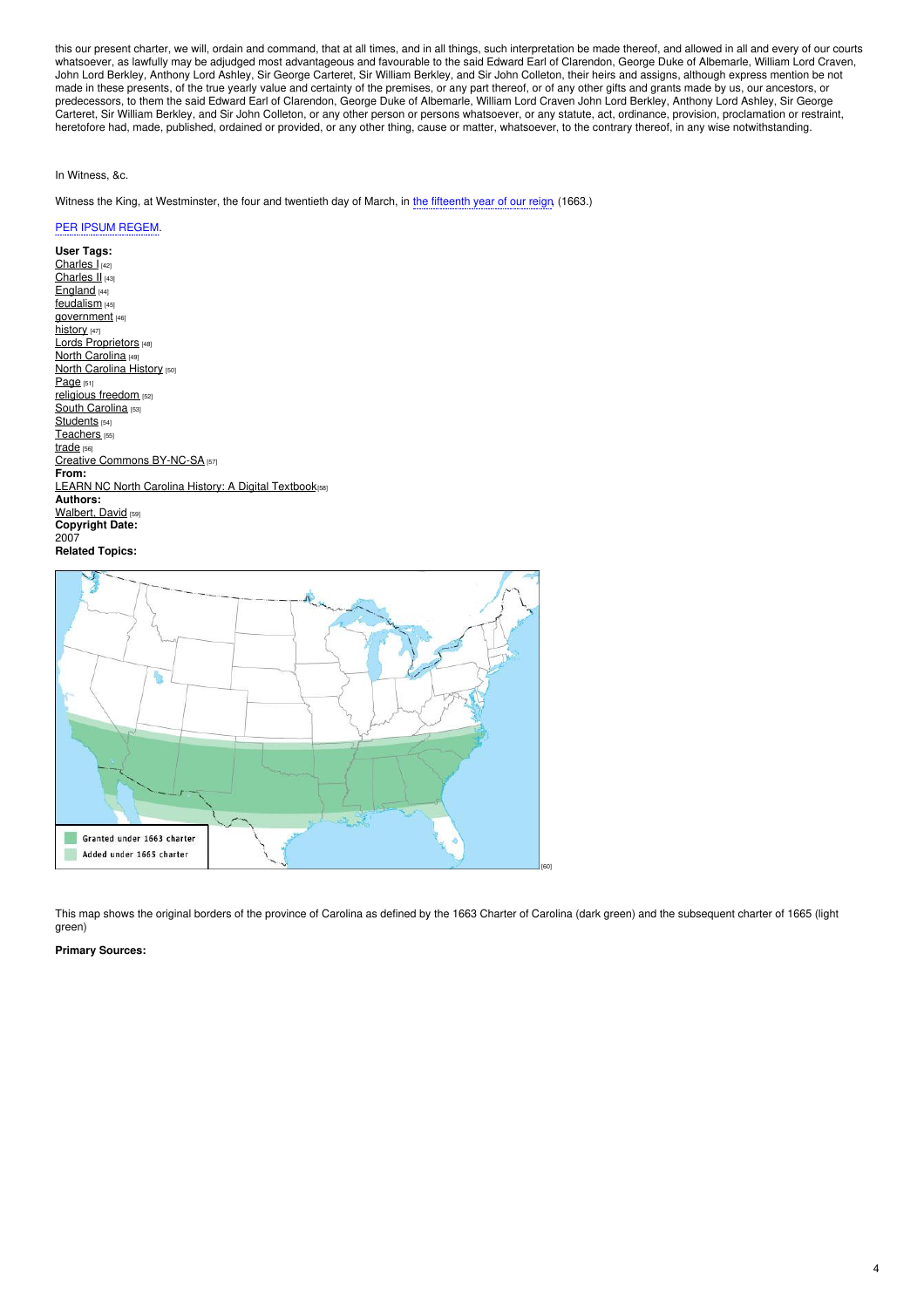

[6 1]

## Charter of Ca[rolin](https://digital.ncdcr.gov/digital/collection/p15012coll11/id/10)a [61], courtesy of the State Archives of North Carolina.

3 January 2018 | Walbert, David

| Source URL: https://www.ncpedia.org/anchor/charter-carolina-1663 |
|------------------------------------------------------------------|
| Links                                                            |
| [1] https://www.ncpedia.org/anchor/charter-carolina-1663         |
| [2] https://www.ncpedia.org/glossary/pious                       |
| [3] https://www.ncpedia.org/glossary/propagation                 |
| [4] https://www.ncpedia.org/glossary/beseech                     |
| [5] https://www.ncpedia.org/glossary/dominion                    |
| [6] https://www.ncpedia.org/glossary/jurisdiction                |
| [7] https://www.ncpedia.org/glossary/requisite                   |
| [8] https://www.ncpedia.org/glossary/assign                      |
| [9] https://www.ncpedia.org/glossary/situated                    |
| [10] https://www.ncpedia.org/glossary/oratory                    |
| [11] https://www.ncpedia.org/glossary/consecrated                |
| [12] https://www.ncpedia.org/glossary/prerogative                |
| [13] https://www.ncpedia.org/glossary/franchise                  |
| [14] https://www.ncpedia.org/glossary/fidelity                   |
| [15] https://www.ncpedia.org/glossary/provident                  |
| [16] https://www.ncpedia.org/glossary/circumspection             |
| [17] https://www.ncpedia.org/glossary/appertain                  |
| [18] https://www.ncpedia.org/glossary/assemble                   |
| [19] https://www.ncpedia.org/glossary/imposition                 |
| [20] https://www.ncpedia.org/glossary/magistrate                 |
| [21] https://www.ncpedia.org/glossary/inviolable                 |
| [22] https://www.ncpedia.org/glossary/repugnant                  |
| [23] https://www.ncpedia.org/glossary/contrary                   |
| [24] https://www.ncpedia.org/glossary/chattel                    |
| [25] https://www.ncpedia.org/glossary/thither                    |
| [26] https://www.ncpedia.org/glossary/tenement                   |
| [27] https://www.ncpedia.org/glossary/hereditament               |
| [28] https://www.ncpedia.org/glossary/alien                      |
| [29] https://www.ncpedia.org/glossary/bequeath                   |
| [30] https://www.ncpedia.org/glossary/lade                       |
| [31] https://www.ncpedia.org/glossary/freight                    |
| [32] https://www.ncpedia.org/glossary/commodity                  |
| [33] https://www.ncpedia.org/glossary/subsidy                    |
| [34] https://www.ncpedia.org/glossary/accompt                    |
| [35] https://www.ncpedia.org/glossary/prohibition                |
| [36] https://www.ncpedia.org/glossary/expedient                  |
| [37] https://www.ncpedia.org/glossary/estate                     |